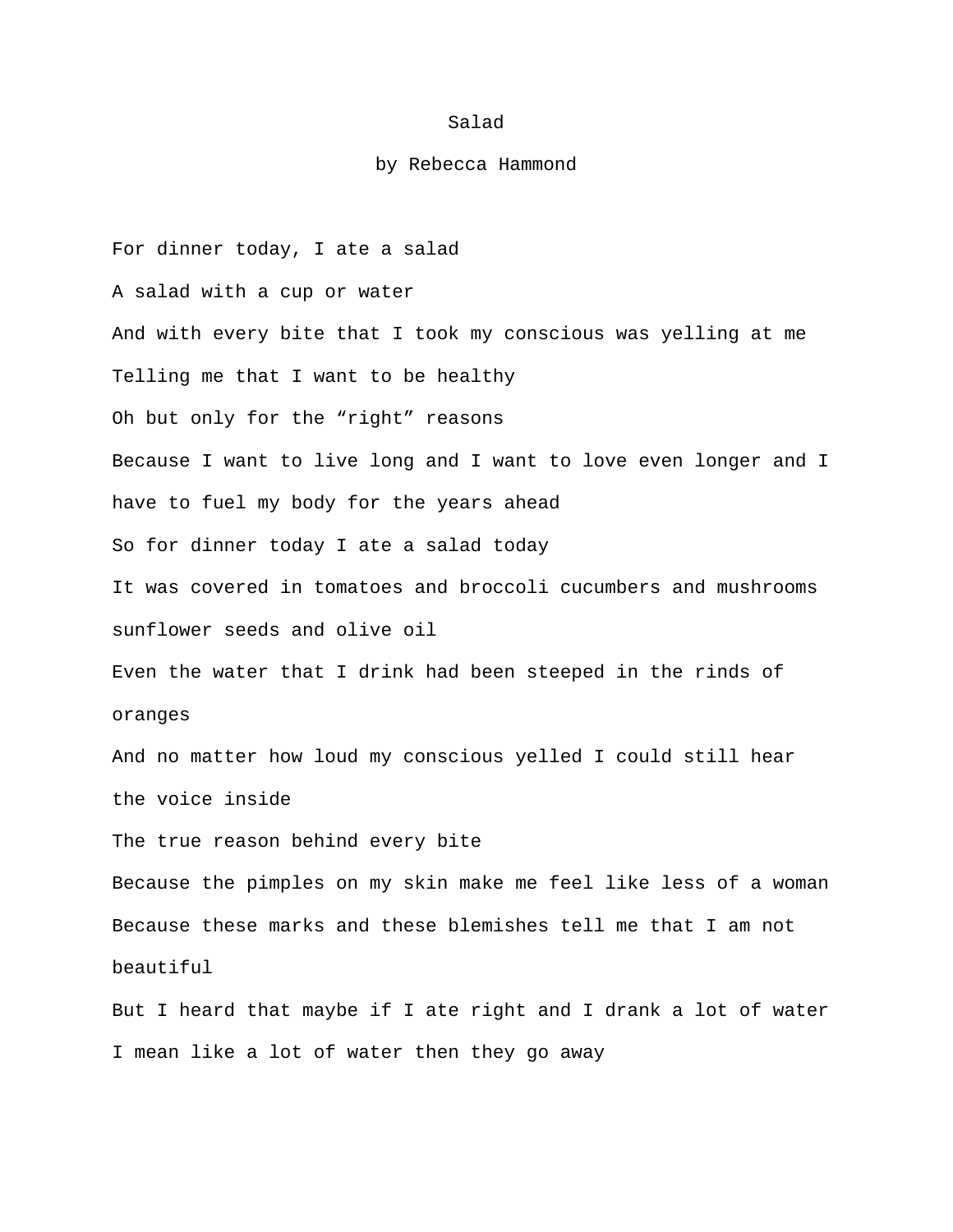And maybe my skin can begin to glow like that glazed donut no marks no blemishes no bumps

Maybe then I'll be a woman

Maybe then I'll be beautiful

Because the inability for my stomach to lay perfectly flat reminds me that I do not have the body of a woman Because there's little bump that protrudes right in the middle of my mid-drift and it tells me that I am not beautiful But I heard that maybe if I ate right and I drank a lot of water and I don't mean like a cup or two at lunch and dinner but a lot a lot of water

That somehow magically my waist will clench, and I'll have that hourglass figure

A big bosom and an even bigger ass

Maybe then I'll be a woman

Maybe then I'll be beautiful

Why is it that the food that I consume defines what I see when I look in the mirror

See I want to live long and I want to love long but I want to take care of myself for the right reasons

I don't want to fuel my body because I believe that it will make me into some woman that I am not meant to be I want to fuel my body because it nourishes my soul and after

all beauty blooms from the soul